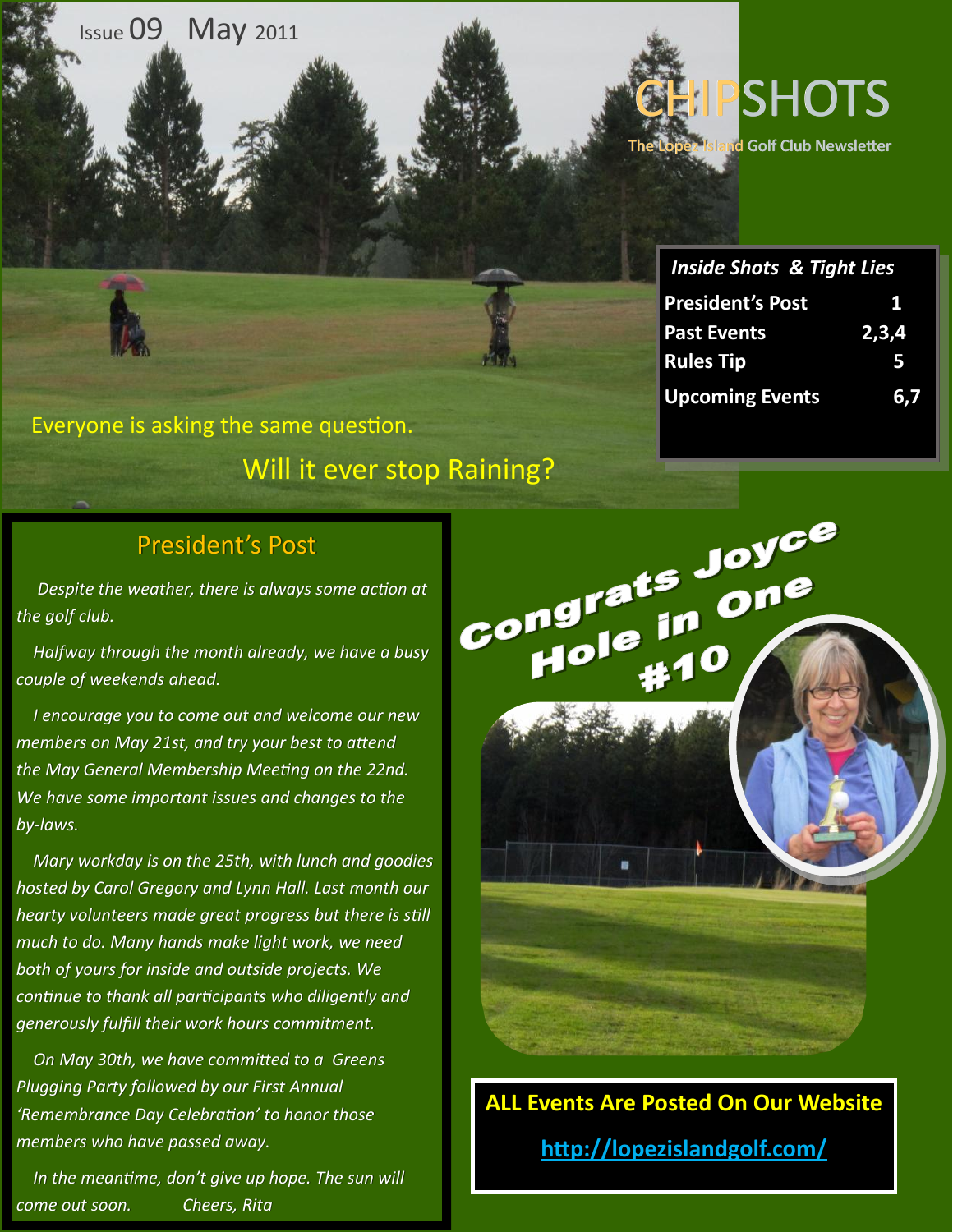

## **Business League Results**



*Calm winds, blue skies, warm weather and a fabulous turn out best described the first of these monthly* 

*summer events. Nine of the twenty seven participants were non members bringing the club \$90 in greens fees. A great and inexpensive way to include your non member friends in fun competition. The format was a 'no step aside' nine hole scramble.* 





*Congratulations to the "Start to Finnish" : Esa Turunen, Rita O'Boyle, "Chico" Chicovsky & Rom Hirss with a score of 27. Longest Drive Awards went to Fred Farris & Joyce Kruithof. KP's: #13 & 17 Don Poole, Fred Farris, and Margie Zener (both!)*

#### **PGA Professional Steve Nightingale**

#### **The Lessons Continue**

Monday's May 23rd, June 6th & June 20th Members or Non– Members Private, Semi Private, Ladies Group or Open Clinic Noon—Six 1 to 1 1/2 hr sessions Prices Range from \$20-\$50 pp Call Sally at the Clubhouse Friday-Monday 9-3 468-2679 or on the sign up sheet at the club

# 0 GOLF THEAW

*The team has done great this year! The Gentlemen won league. Alex Cook won in District 1 and two members will be going to State:* 

 *Alex Cook & Keldon Jardine As for the Ladies, Marne` Cook made the turn at the Bi-Districts and placed 8th. The Ladies placed 5th in District 1.*

*Congratulations for a fine display!*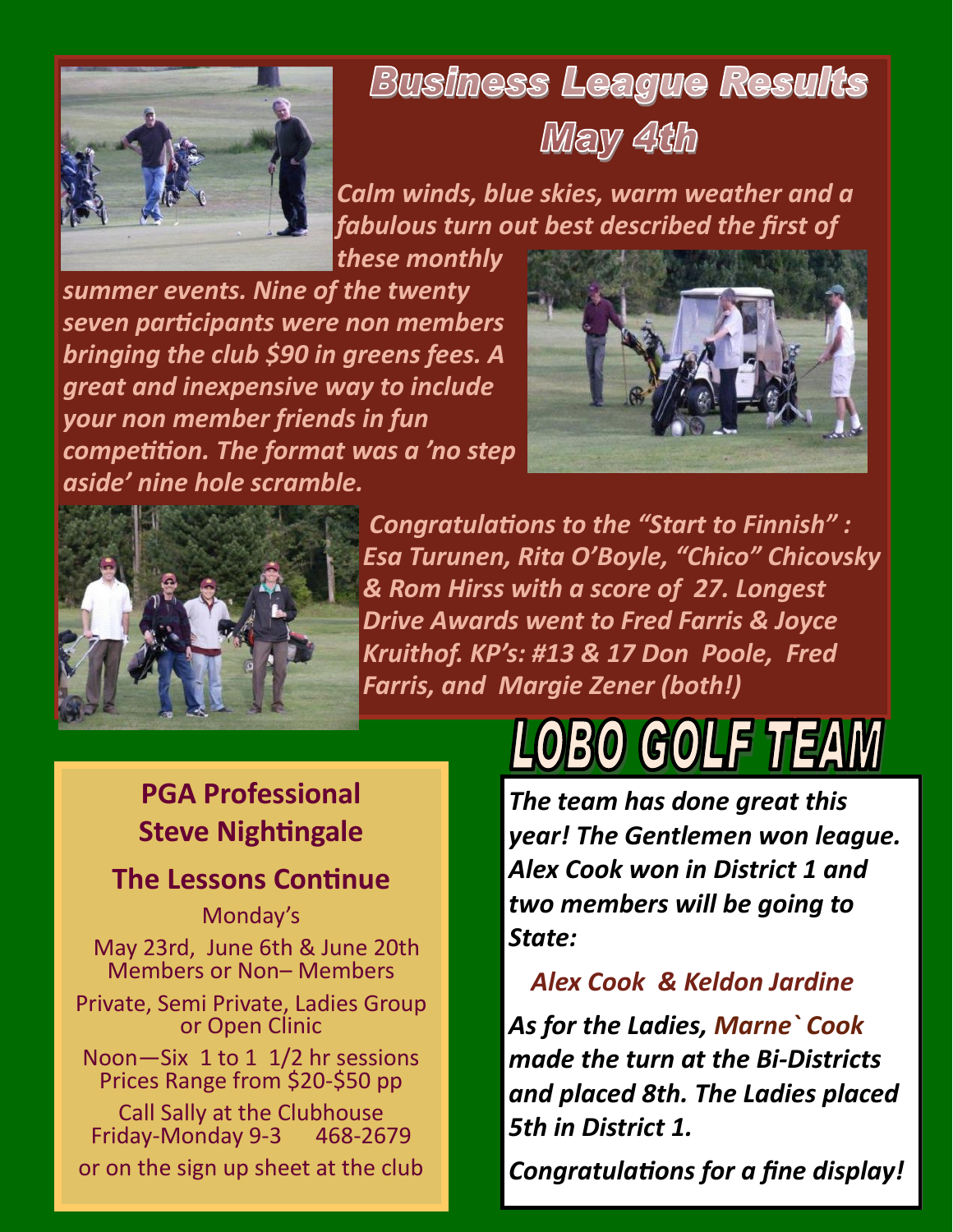### **MAY 6TH PINK BALL TWILIGHT**

*Well, the club events luck with the nice weather came to a* 



*halt for the Friday Pink Ball Twilight. But the rain didn't damper the spirits of the 28 participants. Well, except* 



*maybe the two last teams to come in when the deluge hit them.*

*Never-the-less, Bob Gerfy & Joyce Kruithof hosted a wonderful evening. We had some great play and good eats from the Galley Restaurant and dessert courtesy of Ole Snoer and Twanette Porter.*

*A side game "team play step aside white ball" gave an opportunity for those who lost their pink ball to strive for* 

*a win in another game…..or so we thought! Bob informed us at the end that the disqualification in the Pink Ball also disqualified us for play in the White Ball. I'd sleep with one eye open for a while Bob!*

*So 4 out of the 7 teams made it back with their pink ball. Winners with a 45 were: Oswaldo Mino, Margie Zener,* 





*Carol Avent & Bob Gerfy. Winners of the Team Step Aside white ball were: Mary Brown, Tammy Cowan, Kendal Quaid and Russell Nash.*

*KP's went to Eric Russ & Pat Goodfellow. KW (Closest to the water on 12) "without going in"* 

*winners were Margie Zener & Dan Currier.*

*And let's not forget the new 50/50 Raffle. That brought in a whopping \$135. Dan Currier won that draw and stuffed his pocket with \$67.50. The other* 



*\$67.50 goes to the discretionary fund and was earmarked by the hosts for the Direct TV bill.*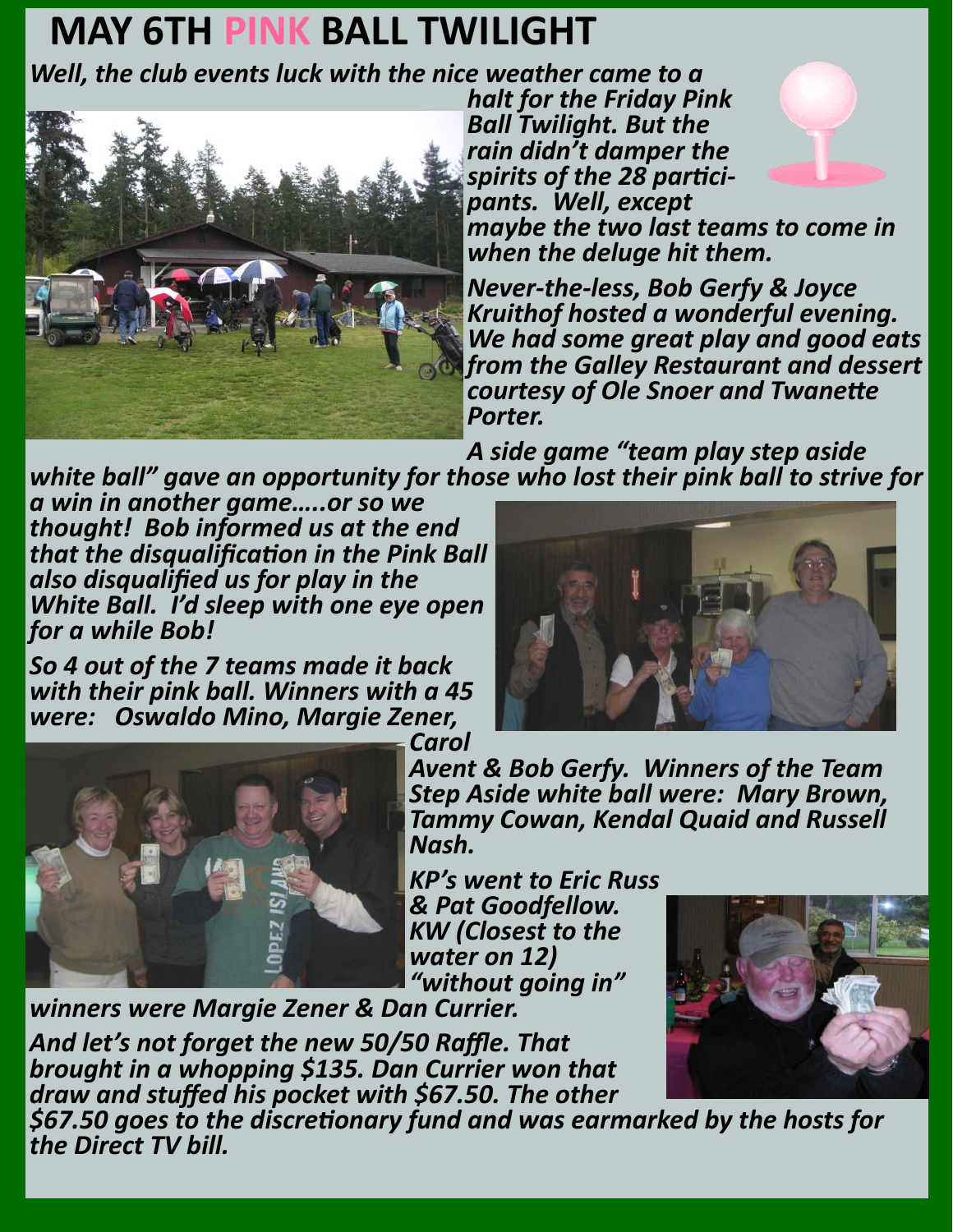**MAY ACES Joyce Kruithof Mike Porter**

**Golf is a ball…. No matter how you slice it**

#### **May 14th Senior Services Tournament**

Thanks to all who helped the Seniors by participating in this tournament. It was a cool day, but the rain managed to hold off until the very end. Twenty three played in this 18 hole Team Best Ball Step Aside.

First place by a VERY wide margin….6 under par…..went to Dick Bangsund, Dirk Elings, Joyce Kruithof and Larry Prewitt. Of course Joyce's hole-in-one on #10 sure helped their scoring. KP's….Alex Cook for the men. However, the women didn't fair so





well….none made it on the green on #1 so alas, no winners. Long Drive awards went to Chris Bangsund and Larry Prewitt. Thanks to the Seniors who again put on a great tournament, and a wonderful spread!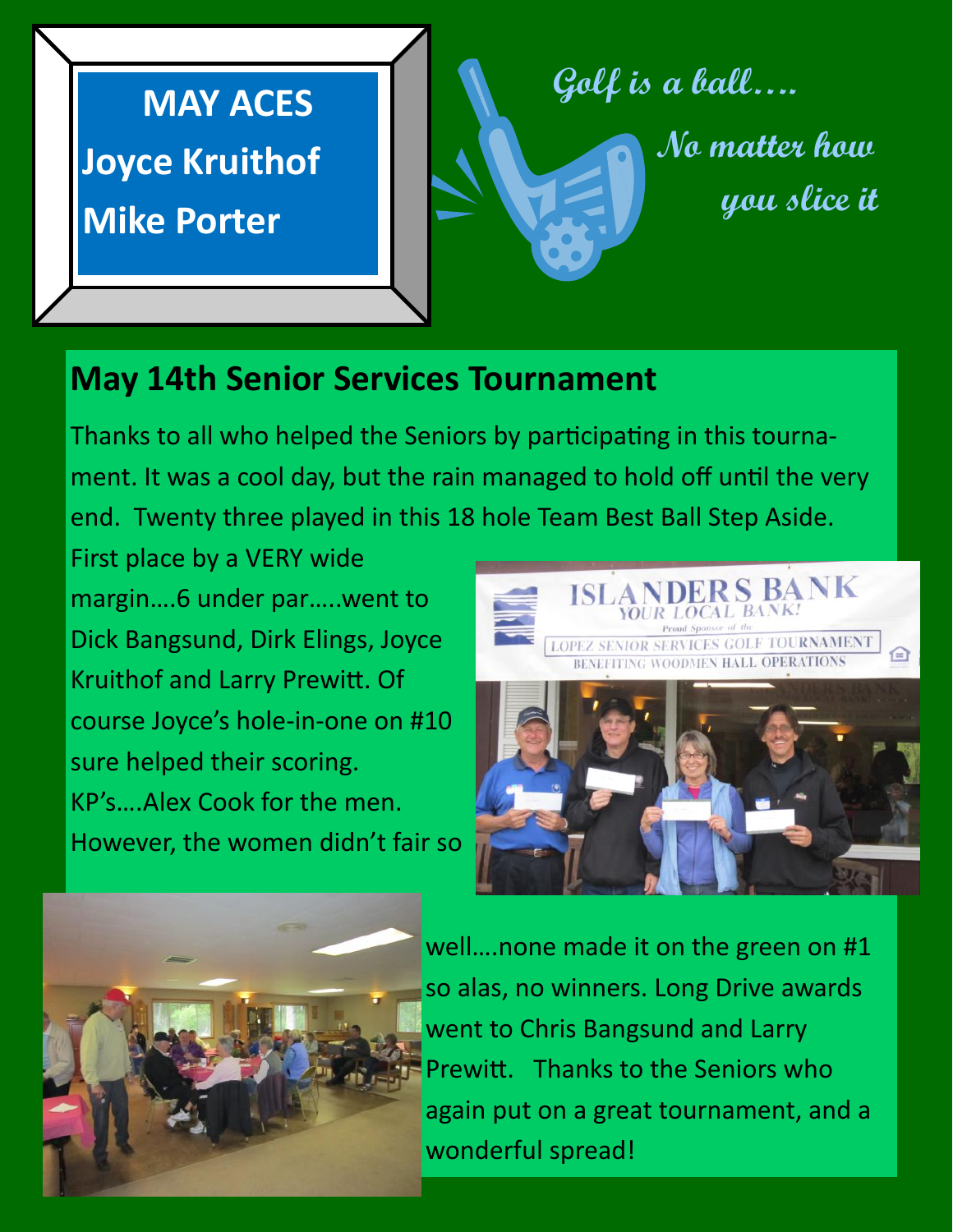*Thanks to Larry Prewitt and his daughter Shelby for donating her youth size golf clubs! They will make a great addition for the junior club rentals!*

#### DIRECT TV

 We mentioned it in the last newsletter. Here's what we have: \$33.98 per month , from April to the end of September, It will start up again the following April. At least 25 sport channels. From 24 hour golf channel to 24 hour Nascar. Great selection!

Funds for a full year have already been collected via 2 50/50 drawings.

#### April 27th Workday

 Thanks to all who helped with workday. A lot was accomplished outside including the sand traps and the course bathrooms.

Nancy Lynch provided a great Hoagy Lunch to a hungry group.

May 25th is the next

Workday 9-12

#### *Rules Tip: RULE 13-2 -*

*Question - I like to play early in the morning. Usually there is still dew on the ground during the first few holes. Is it permissible to sweep away the dew or mop it up with a towel around my ball?* 

*Answer - Generally improving the lie of the ball, the line of play, or the area of intended stance or swing by removing dew is a breach of Rule 13-2 (the penalty for which is loss of hole in match play or two strokes in stroke play). However, dew, frost or water may be remove on the TEEING ground.* 

 *Rules Tip Courtesy of M/M Zener*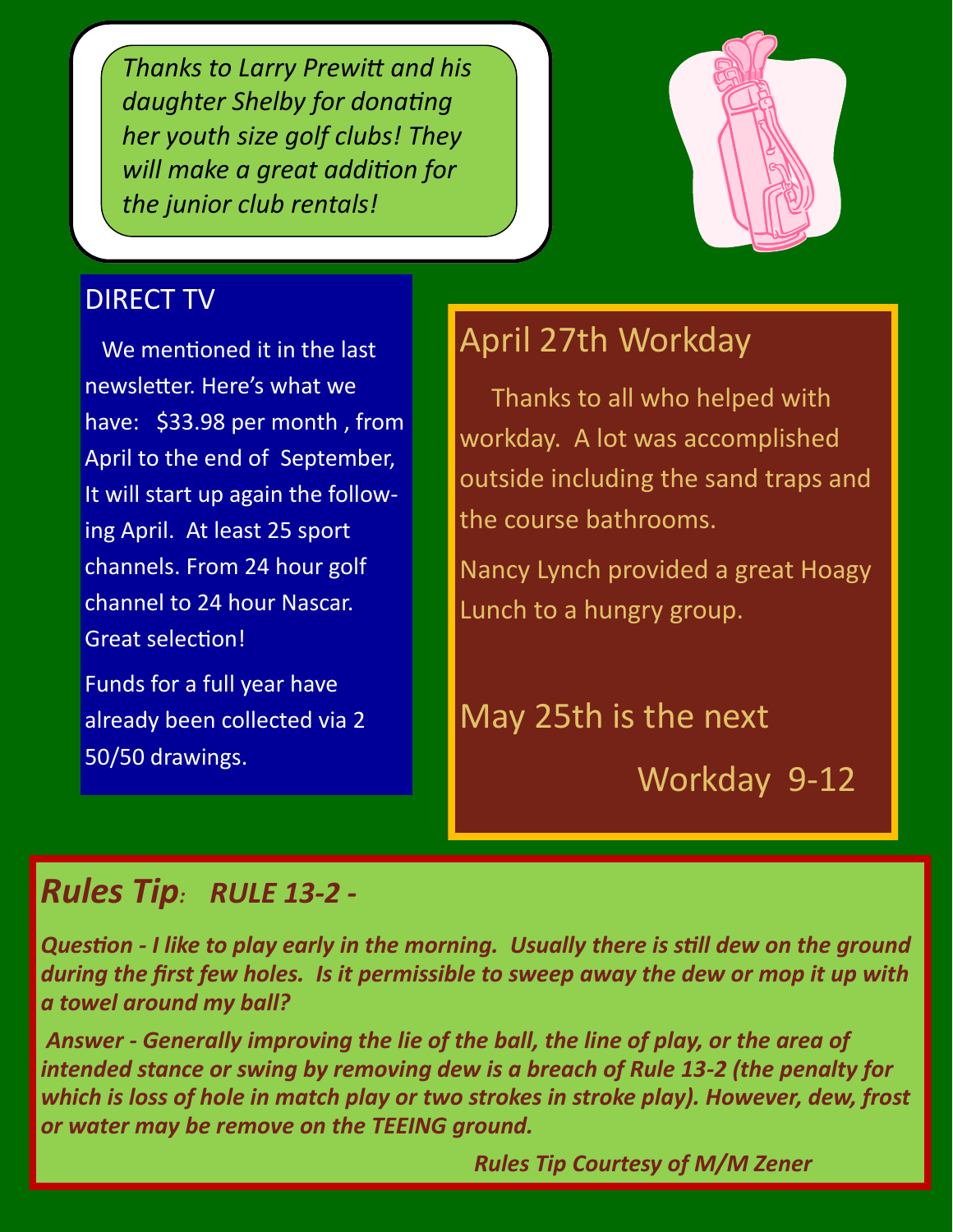# UPCOMING EVENTS

*Remember to check out the EVENTS CALENDAR in the DIRECTORY on the WEBSITE for specifics on all the events.* 

 *http:/lopezislandgolf.com/*

**Remainder of May Twilight Golf & New Member Party:** May 21st 4 pm **General Membership Meeting:** May 22nd 4pm **Workday:** May 25th 9-12 Memorial Day Tournament : May 30th And Greens Plugging Party **June Events: Business League: June 1st 5:30 pm Ace: Men: June 2nd Ladies: June 7th President's Cup: Ladies: June 7, 21, 28 Men: June 9, 16, 23 Ladies Fun Day Invitational: June 14th Twilight Golf: June 12 & 26 4 pm LIFRC Summer Golf Workshop: June 27, 28, 29 1:30-3:30 Workday: June 29 9-12**





# **Business League Continues**

**Build your own** *DREAM TEAM! June 1st, July 5th, August 3rd, Sept 7th*

*Registration: 5 pm Tee Times: 5:30 Contacts: Entrance Fee: \$5 / player Margie 468-2756 Greens Fee: \$15 Non-Members Vaughan 468-2922 Put your Dream Foursome together, find a business or Organization to represent. Wednesday Evenings*